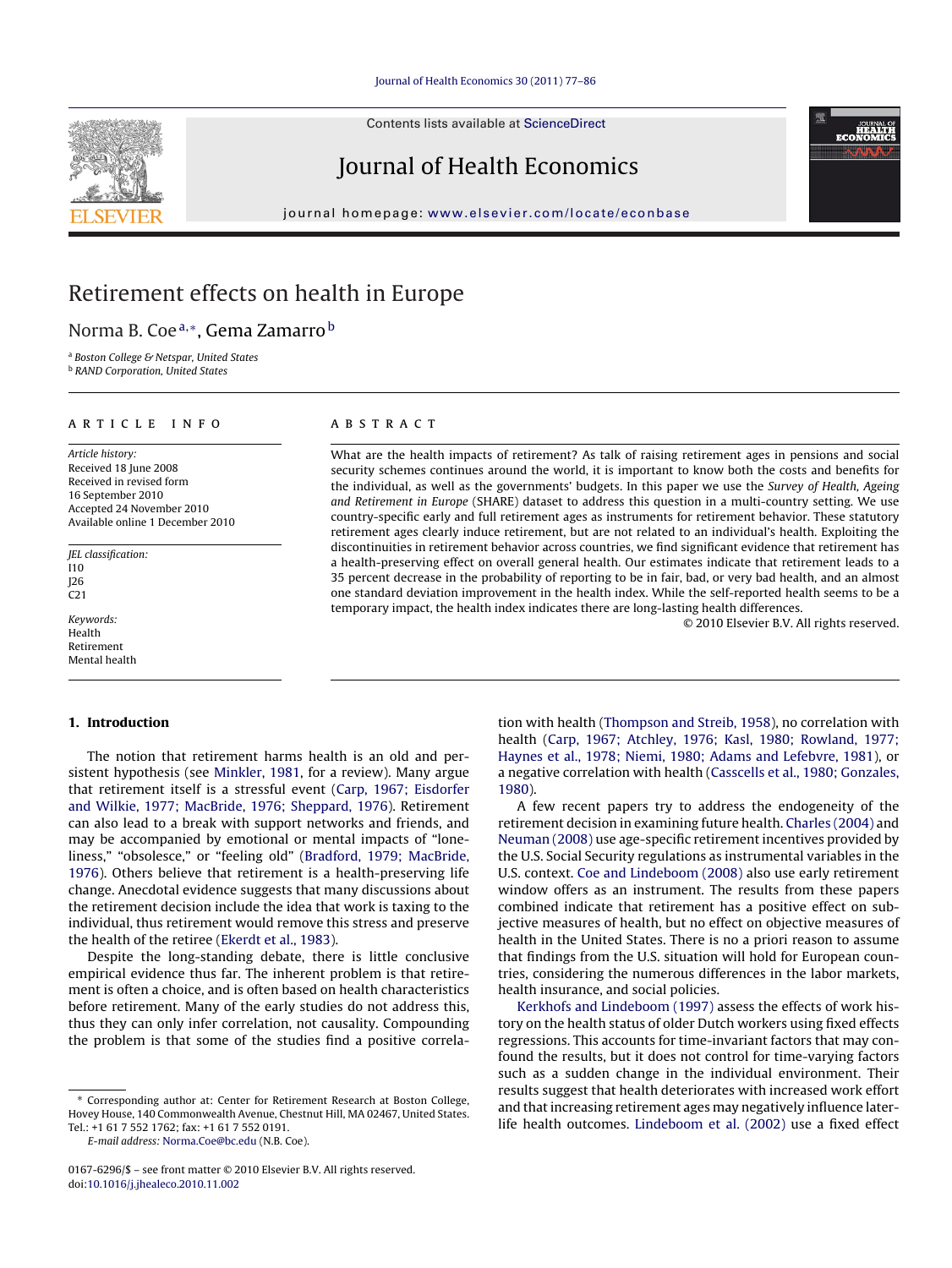<span id="page-1-0"></span>control function to assess the effect of life events, such as retirement, on the mental health of older individuals, also in the Dutch setting. They try to control for all transitory changes as well as individual fixed effects. They find no statistical effect of loss of work on mental health two years later. Their approach does not address any physical health effects of retirement. In fact, they control for all physical health deterioration that is observed in the data. Thus, this result may fail to measure the total impact of retirement on overall health.

[Bound and Waidmann \(2007\)](#page-8-0) examine the health effects of retirement in the U.K. using one wave of the English Longitudinal Study of Aging (ELSA). They examine both self-reported measures of health and objective measures of health measured through blood samples. They find some evidence of a positive health effect of retirement, although temporarily, for men, and no corresponding relationship for women.

Three recent papers examine the relationship between cognitive functioning and retirement. [Adam et al. \(2006\)](#page-8-0) find a strong association between cognitive decline and retirement, but do not test for causality. [Coe et al. \(2009\)](#page-8-0) find no causal relationship between cognitive function and retirement in the United States, while [Rohwedder and Willis \(2010\)](#page-9-0) use cross-country variation in retirement ages and find a strong relationship between retirement and cognitive decline.

We examine the effect retirement has on contemporaneous health and cognitive function in a multi-country setting using within-country variation in retirement behavior using the SHARE dataset. In addition to demographic information, the survey collects detailed information concerning retirement behavior. The health information is rich, and includes selfreported health, diagnoses of diseases, the Euro-D depression index, as well as newer, more powerful predictors of mortality, such as grip strength. We have supplemented the data with information on early and full statutory retirement ages in 11 countries.

We use a single cross-section of data from multiple countries and use the differing retirement ages across countries as exogenous instruments for the retirement decision. Unlike single-country analysis, we can exploit the exogenous variation in retirement policies to explore the effect of retirement on health at different ages, not just age 65, as in the U.K. and U.S. studies. To our knowledge, no other paper in the literature has examined if there are different relationships between retirement and health based on age of retirement.

The paper proceeds as follows. Section 2 discusses the empirical model, while the data and the definition of key variables are introduced in Section [3. I](#page-2-0)n Section [4](#page-5-0) we present the results and conclude in Section [5.](#page-8-0)

### **2. Empirical approach**

### 2.1. Design

We aim to determine the effect of the binary decision of being retired ( $D_i$  = 1) on a measure of health ( $Y_i$ ) (i.e., general health measures, cognitive ability, or depression measures). The traditional approach consists of estimating the following equation by OLS:

$$
Y_i = \alpha + \beta D_i + u_i \tag{1}
$$

However, a selection problem may arise; namely,  $D_i$  can be correlated with the unobservables  $u_i$ . This could happen if people self-select into retirement earlier based on their gains to being retired, e.g., those who enjoy their jobs the least retire early to be happier or those with the most physically demanding jobs retire earlier to relieve themselves of the daily strain. If this is the case, OLS estimates of  $\beta$  are not consistent.

The instrumental variables approach we use solves the problem by exploiting the fact that the regressor of interest (retirement) is partially determined by a known, discontinuous function that is not related to individual health  $(Y_i)$ . The rules determining the eligibility ages for early and full retirement dramatically change the probability of retiring discontinuously as a function of age and the country in which one lives. Thus we can use these age thresholds as instrumental variables to identify the causal relationship between retirement and health. Although retirement and the instruments used are both a function of age themselves, this function is nonlinear and non-monotonic. We can therefore control for a wide range of smooth age effects in health when using early and full retirement ages as instruments.<sup>1</sup>

Let  $S_i$  be the age of the individual and  $\bar{S}$  the early or full retirement age in that country. The identification strategy exploits the fact that while being above the age threshold does not perfectly determine retirement behavior, it does create a discontinuity in its probability. Using a two-step estimation procedure, we first estimate:

$$
E(D_i|S_i) = f(S_i) + \gamma I(S_i \ge \bar{S})
$$
\n(2)

where  $f(S_i)$  is a general and continuous function of S and  $I(S_i \geq \overline{S})$ is an indicator function for being over the eligibility ages for early and full retirement.  $\gamma$  measures the discontinuity in the propensity score function at  $\bar{S}$ . We use the predicted values from the first stage secre ranceion at s. v

$$
Y_i = \alpha + \beta E(D_i | S_i) + \gamma K(S_i) + w_i \tag{3}
$$

where  $K(S_i)$  is a general control function. In this paper, we limit the cases we consider to parametric estimation, assuming the same functional form for  $K(S_i)$  and  $f(S_i)$ . This assumption means that this two-stage procedure is equivalent as two-stage least squares, where being over the eligibility ages for early and full retirement are used as instruments.

IV estimation hinges on the assumptions that the instruments are relevant and that there are no other discrete changes to individual health that coincide with the retirement age. Previous literature has shown the relevance of the rules determining Social Security benefits on determining the timing of retirement (see [Hurd, 1990,](#page-9-0) and [Lumsdaine and Mitchell, 1999,](#page-9-0) for reviews; [Zissimopoulos](#page-9-0) [et al., 2007; Poterba et al., 2004; Anderson et al., 1999; Samwick,](#page-9-0) [1998\).](#page-9-0) Likewise, other cross-national research, for example, [Gruber](#page-9-0) [and Wise \(1999\),](#page-9-0) [Gruber and Wise \(2004\), n](#page-9-0)otes that there is a strong negative correlation between labor force participation at older ages and the generosity of early retirement benefits. In addition, the most recent strand of the retirement and health literature (see [Charles, 2004; Neuman, 2008; Bound and Waidmann, 2007;](#page-8-0) [Coe and Lindeboom, 2008; Rohwedder and Willis, 2010\)](#page-8-0) has illustrated that using institutional variation in retirement incentives is a valid identification technique. Although not directly testable, we believe that it is appropriate to assume that there are no other discrete changes to individual health that coincide with the retirement ages. In contrast to the U.S. Medicare program, European health benefits are not contingent on being a specific age, and we are not aware of any other possible causes to produce changes in health at the exact retirement ages set in each country. Finally, since we have an overidentified model, we present Sargan test statistics for the overall validity of the instruments.

<sup>&</sup>lt;sup>1</sup> This approach can also be seen as an application of regression discontinuity design, as was done in Campbell (1969), Angrist and Lavy (1999), and [Van der Klaauw](#page-9-0) [\(2003\), a](#page-9-0)mong others.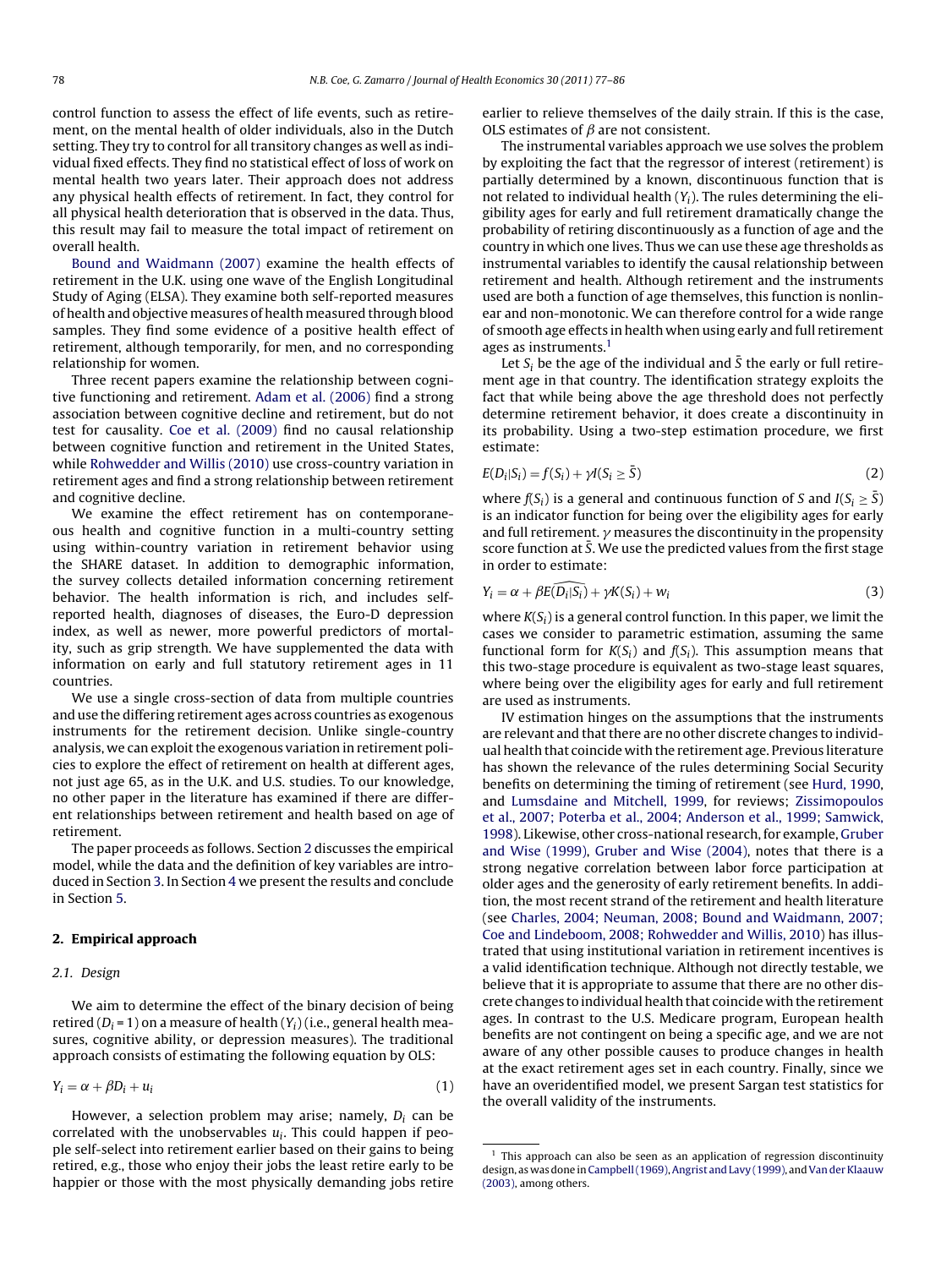<span id="page-2-0"></span>It should be stressed that by estimating equation [\(3\)](#page-1-0) we are attempting to measure a contemporaneous effect of retirement on health, and not a cumulative one. Substantial changes in one's life, such as shocks to one's employment or daily schedule, may have contemporaneous impacts on measures of health and well-being, and it is an empirical question, whether the contemporaneous or the cumulative effect is larger. An alternative specification, used by [Bound and Waidmann \(2007\),](#page-8-0) looks for shifts that occur after retirement both in the levels of health as well as in the age trends in health. We include robustness checks to examine for changes in the age trends in health in Section [4.4.](#page-7-0)

### 2.2. Heterogeneity

We are concerned that retirement might have different effects on health for different individuals. For example, retirement from a job that requires strenuous physical labor might affect one's health differently than retiring from a desk job. Due to data limitations, we cannot control for many characteristics of the job an individual retires from, and thus we have limited ability to identify the underlying distribution of health effects. While the individual effects are important for individual decisions, our methodology allows us to identify an average effect of retirement on health, which should be of interest to policymakers setting early and full retirement ages.

More formally, let  $Y_{1i}$  denote the health of an individual when he is retired ( $D_i$  = 1) and  $Y_{0i}$  his health in the case of not being retired  $(D<sub>i</sub>=0)$ . The evaluation problem arises because people either are retired or not and no individual is observed in both states at the same time. We would like to know what is the effect of retirement on health ( $Y_{1i} - Y_{0i}$ ), but what we observe is:

$$
Y_i = D_i Y_{1i} + (1 - D_i) Y_{0i}
$$

So far we have assumed that the effect is homogeneous among individuals ( $(Y_{1i} - Y_{0i})$  is constant ∀i). If there is a distribution of effects in the population, our estimates should be interpreted as the average effect of retirement at the threshold  $\bar{S}$  ( $E(Y_{1i} - Y_{0i}|S_i = \bar{S})$ ).<sup>2</sup> That is, we measure the average health effects across individuals induced by the incentives built into pension systems to retire at the early or normal retirement age set in their country. Country-level fixed-effects will pick up any systematic differences in other labor force exit routes that exist between countries (such as generous disability insurance programs).

# **3. Data**

For this paper we use wave 1, release 2 of the Survey of Health, Ageing and Retirement in Europe (SHARE)<sup>3</sup>. SHARE is a multidisciplinary, cross-national, individual-level dataset on health, socioeconomic status, and social and family networks. SHARE is unique in three important ways: it is multidisciplinary, crosscountry comparable, and eventually longitudinal. The data we use is the first wave of the survey, 2004, containing information on approximately 31,000 individuals over age 50, in the following countries: Austria, Germany, Sweden, the Netherlands, Spain, Italy, France, Denmark, Greece, Switzerland, and Belgium.<sup>4</sup> In addition to demographic information, there is also a wealth of socioeconomic variables (including labor situation, wealth, consumption and housing) and detailed health status information, including self-reported health, diagnoses of diseases, the Euro-D depression index, as well as newer, more powerful predictors of mortality, such as grip strength and walking speed.

There are very few sample restrictions necessary for this analysis. First, we eliminate incomplete survey records. Second, we keep those individuals who are between 50 and 69 years old. We eliminate those individuals who have never worked and those who have not worked since age 50, either due to individual choice or physical or mental limitations. Finally, we limit our analysis to men, since we are less worried about the potential for cohort effects in the characteristics of the working population for men than for women. Otherwise, this dataset is perfectly suited to our needs, sampling near- and post-retirement-age individuals in a variety of institutional settings. The final sample consists of 5282 men.

We supplemented this dataset with the early and full retirement ages in place in each country in 2004 (see [Table 1\).](#page-3-0)<sup>5</sup> Retirement ages vary by country and sometimes by gender, by as much as eight years. The earliest age for retirement is 57, and the latest is age 65.

### 3.1. Measuring health

### 3.1.1. Self-reported health and health index

Health is a difficult concept to measure in survey data. Objective measures of health often only ask about specific diseases, and thus are incomplete. Self-reported general health questions may provide a more complete picture of one's overall well-being, and consistently are found to be a significant predictor of mortality, even after one controls for many more objective measures of health. In SHARE, respondents are asked to rate their health on a five-point scale: very good, good, fair, bad and very bad. $^6$  We then condense these responses to a two-point scale: bad health (poor, bad, or very bad) and good health (good and very good).

Self-reported health may have other problems, though. It may suffer from justification bias, and thus may be endogenous to retirement behavior. There is a large literature discussing how to create a reliable, meaningful measure of health, but it varies widely conceptually and methodologically. One alternative that combines both the subjective and objective measures of health in one comprehensive measure is to create a health index, first introduced in [Bound](#page-8-0) [et al. \(1999\).](#page-8-0)

As in [Bound et al. \(1999\), w](#page-8-0)e predict self-reported health using all available objective measures of health. The created "health

<sup>2</sup> See [Hahn et al. \(2001\).](#page-9-0)

<sup>3</sup> For more information about SHARE, see [http://www.share-project.org/.](http://www.share-project.org/) This paper uses data from release 2.0.1 of SHARE 2004. The SHARE data collection has been primarily funded by the European Commission through the 5th framework programme (project QLK6-CT-2001-00360 in the thematic programme Quality of Life). Additional funding came from the U.S. National Institute on Aging (U01 AG09740-13S2, P01 AG005842, P01 AG08291, P30 AG12815, Y1-AG-4553-01 and OGHA 04-064). Data collection for wave 1 was nationally funded in Austria (through the Austrian Science Foundation, FWF), Belgium (through the Belgian Science Policy Office), France (through CNAM, CNAV, COR, Drees, Dares, and Caisse des Dépôts et Consignations et le Commissariat Général du Plan) and Switzerland (through BBW/OFES/UFES). The SHARE data collection in Israel was funded by the U.S. National Institute on Aging (R21 AG025169), by the German-Israeli Foundation for Scientific Research and Development (G.I.F.), and by the National Insurance Institute of Israel. Further support by the European Commission through the 6th framework program (projects SHARE-I3, RII-CT-2006-062193, and COMPARE, CIT5-CT-2005- 028857) is gratefully acknowledged. For methodological details see [Börsch-Supan](#page-8-0) [and Jürges \(2005\).](#page-8-0)

<sup>4</sup> SHARE data also collects information in Israel that was not considered in our analysis.

<sup>5</sup> The main source for this data was [Natali \(2004\),](#page-9-0) but was supplemented with information from [OECD \(2003\),](#page-9-0) [the Bartelsmann Foundation,](#page-9-0) [Sundén \(2004\),](#page-9-0) [Preesman \(2006\), a](#page-9-0)nd [OECD \(2005\). S](#page-9-0)light differences can be found between our retirement ages and those from other OECD publications (for example, [OECD, 2005\),](#page-9-0) due to the differences between current law and the law that was in place when these individuals were facing the retirement decision.

<sup>6</sup> A second version of the five-point scale (excellent, very good, good, fair, and poor) is also recorded to be comparable to the Health and Retirement Study. We do not use this second version in the paper.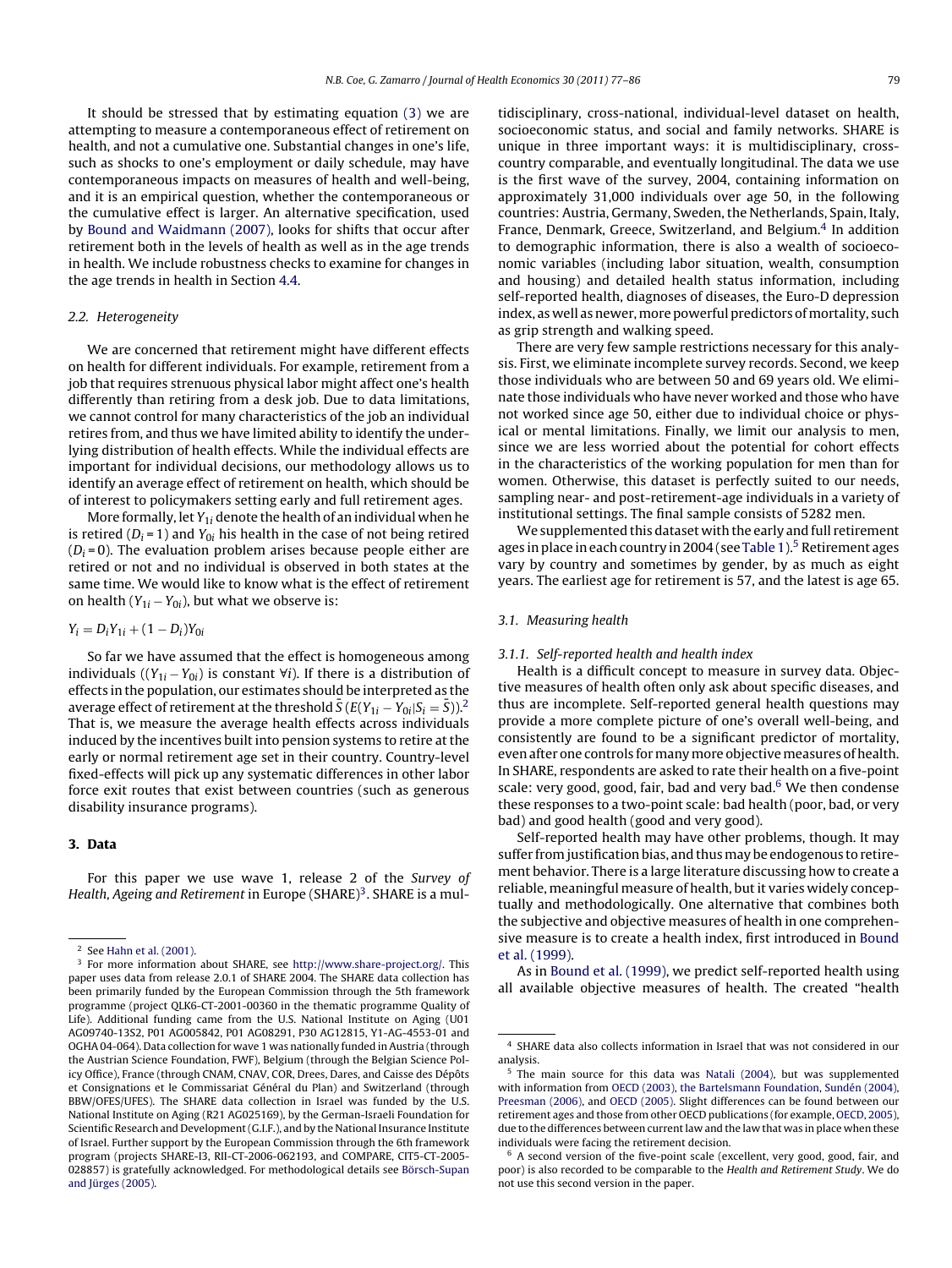<span id="page-3-0"></span>

| Table 1                                       |  |
|-----------------------------------------------|--|
| Pension age and retirement rates, by country. |  |

|                 | Retirement ages | Retirement rates (percent) |                           |                          |  |  |
|-----------------|-----------------|----------------------------|---------------------------|--------------------------|--|--|
|                 | Early/normal    | Under pension age          | Over early retirement age | Over full retirement age |  |  |
| Austria         | 60/65           | 20                         | 86                        | 97                       |  |  |
| Germany         | 63/65           | 28                         | 69                        | 91                       |  |  |
| Sweden          | 61/65           | 11                         | 34                        | 86                       |  |  |
| The Netherlands | 60/65           | 10                         | 69                        | 97                       |  |  |
| Spain           | 60/65           | 13                         | 60                        | 93                       |  |  |
| Italy           | 57/65           | 11                         | 65                        | 89                       |  |  |
| France          | 57/60           | 11                         | 49                        | 95                       |  |  |
| Denmark         | $-165$          | 20                         |                           | 90                       |  |  |
| Greece          | 57/65           | 4                          | 40                        | 89                       |  |  |
| Switzerland     | 63/65           | 8                          | 50                        | 73                       |  |  |
| Belgium         | 60/65           | 26                         | 77                        | 98                       |  |  |

stock" variable will allow us to aggregate a variety of measures of health into one, while ameliorating the reporting bias in the selfreported health variable.<sup>7</sup> In particular, we create a health index by estimating:

$$
H_i = \alpha + \beta L_i + \mu_i \tag{4}
$$

where  $H_i$  is self-reported health, ranging on a five-point scale from very good (1) to very bad (5) health. L includes individual objective measures of health. In this respect, the SHARE dataset has extensive health measures.We include variables measuring limitations to activities due to health reasons, the number of limitations in activities of daily living (ADLs), $8$  the number of limitations in the instrumental activities of daily living  $(IAD Ls)<sup>9</sup>$  the number of chronic diseases, $10$  the number of limitations with mobility, including arm function and fine motor function, $11$  grip strength, indicators for overweight and obesity as measured by body mass index (BMI), a depression index as measured by the Euro-D scale,  $12$ number of chronic symptoms,<sup>13</sup> physical inactivity, and hospitalizations within the last year.

Different countries may have different "norms" in reporting selfassessed measures of health [\(Kapteyn et al., 2008\).](#page-9-0) Thus we alter the Bound approach slightly, estimating equation (4) separately for each of the 11 countries in our sample. This controls for different means and different cut-points in self-reported health across countries. [Table 2](#page-4-0) shows the ordered probit results. A positive coefficient indicates that the condition leads to reporting of worse health. The coefficients are intuitively consistent; more health problems lead to lower reported health. Reporting limitations with activities and the number of chronic illnesses are consistently significant regressors for self-reported health. Interestingly, despite the concern about different reporting standards used across countries, in most cases, the estimates for the marginal effect of the various health conditions on self-reported health are not statistically different among countries. The last row in [Table 2](#page-4-0) presents the average predicted health index value for each country. Sweden and Italy appear the healthiest, while Denmark and Switzerland have the most health impairments on average.

### 3.1.2. Depression

We use two measures of depression in this analysis. The first is the Euro-D depression scale. Unlike the measurement of health, the depression scale was specifically developed for detecting depression and has been validated for use in cross-country analysis (see [Larraga et al., 2006; Price, 2002\).](#page-9-0) The Euro-D scale runs from 0 to 12, counting whether the individual reported having problems with the following feelings in the prior month: sadness or depression; pessimism; suicidal thoughts; guilt; sleep trouble; lack of interest; concentration; appetite; irritability; fatigue; enjoyment; and tearfulness. We also use a simple indicator variable for whether or not the individual reports being sad or depressed in the previous month.

### 3.1.3. Cognitive ability

The cognitive reserve is defined in the neuro-psychological literature as the individuals' capacity to use brain networks more efficiently or, in other words, to process tasks in a more efficient manner ([Stern, 2002\).](#page-9-0) The decline in cognitive function with age is associated with structural changes in the brain ([Raz, 2004\).](#page-9-0) In addition, this cognitive decline is associated with diseases such as Alzheimer's.

[Adam et al. \(2006\), u](#page-8-0)sing SHARE data, found that occupational activities, including paid work and non-paid work as well as sport practice and other physical activities, are highly correlated with cognitive ability. However, they cannot address whether this is due to a causal link between paid work and cognitive ability.

In SHARE, cognitive ability is measured through several questions. Memory is tested through word recall. The respondents are asked to memorize a list of 10 common words. They are then asked to recall these words two times, once immediately and once again after a considerable delay spent answering more survey questions. The memory scale ranges from 0 to 20, with 20 being the highest. Verbal fluency is assessed by asking respondents to name as many animals as possible within a 1-min time frame. This variable ranges between 0 and 72.

Following [Adam et al. \(2006\), w](#page-8-0)e estimate the effect of retirement on memory and verbal fluency scores, but correct for the endogeneity in retirement using our early and full retirement ages

<sup>7</sup> [Bound et al. \(1999\)](#page-8-0) also use changes in the health stock, or "health shocks," to predict retirement behavior, but as of now, we do not have a long panel dataset for SHARE.

<sup>8</sup> ADLs measure limitations in the following skills: bathing, dressing, toilet use, transferring (in and out of a bed or chair), urine and bowel continence, and eating.

<sup>&</sup>lt;sup>9</sup> IADLs measure the following skills: use of the telephone; traveling via car or public transportation; food or clothes shopping; meal preparation; housework; medication use (preparing and taking correct dose); management of money (writing checks, paying bills).

The number of chronic diseases is a count of the following diseases an individual might have: heart problems; high blood pressure; high cholesterol; cerebral vascular disease; diabetes; lung diseases; asthma; arthritis; osteoporosis; cancer; stomach ulcer; Parkinson's disease; cataracts; hip fracture or femoral fracture.

 $11$  The mobility measure includes information on the ability to walk 100 m, the ability to sit in a chair for 2 h or more, and the ability to get up from a chair unaided after sitting.

 $12$  The Euro-D scale runs from 0 to 12, measuring the number of depression symptoms including: depression; pessimism; suicidality; guilt; sleep; lack of interest; irritability; appetite; fatigue; concentration; enjoyment; and tearfulness.

<sup>&</sup>lt;sup>13</sup> The number of chronic symptoms is a count variable for individuals reporting any of the following conditions in the previous six months: pain in the back, knees, hips or any other joint; heart trouble; breathlessness; persistent cough; swollen legs; sleeping problems.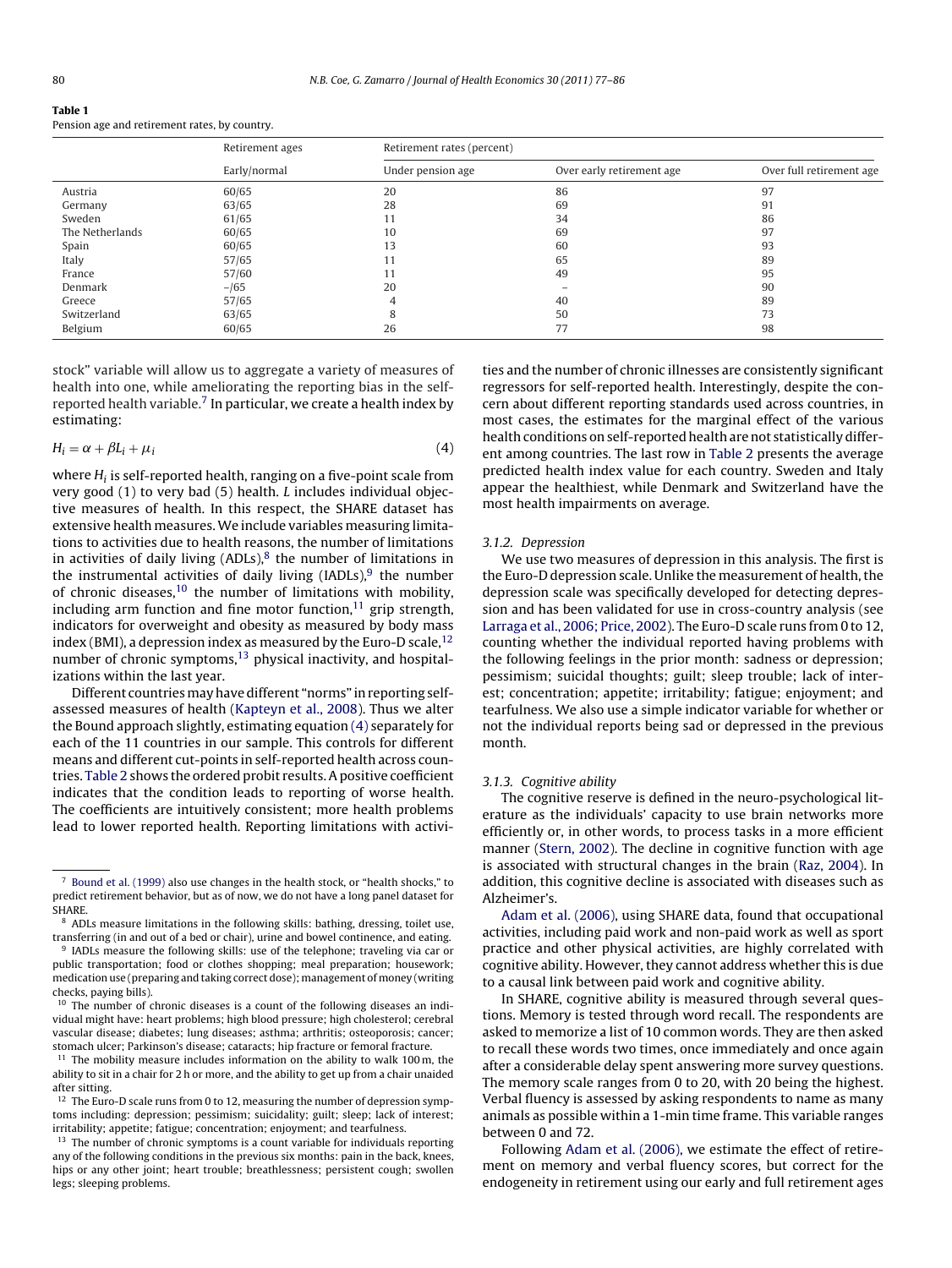<span id="page-4-0"></span>

| TADIC 4                                  |  |  |  |
|------------------------------------------|--|--|--|
| Ordered Probit Results for Health Index. |  |  |  |

| AT<br>Self-reported health  | DE                  | <b>SE</b>                            | NL         | ES                   | IT          | <b>FR</b>             | DK          | GR          | <b>CH</b>  | BE                    |
|-----------------------------|---------------------|--------------------------------------|------------|----------------------|-------------|-----------------------|-------------|-------------|------------|-----------------------|
| Limited due to health       | $0.734***$          | $1.107***$<br>$0.443***$             | $0.675***$ | $0.678***$           | $0.905***$  | $0.839***$            | $0.538***$  | $1.017***$  | $0.861***$ | $0.848***$            |
|                             | (0.149)             | (0.125)<br>(0.115)                   | (0.132)    | (0.169)              | (0.158)     | (0.135)               | (0.163)     | (0.171)     | (0.248)    | (0.124)               |
| Chronic diseases            | $0.230***$          | $0.217***$<br>$0.255***$             | $0.286***$ | $0.234***$           | $0.146***$  | $0.281***$            | $0.262***$  | $0.340$ *** | $0.208**$  | $0.296***$            |
|                             | (0.064)             | (0.050)<br>(0.048)                   | (0.052)    | (0.055)              | (0.055)     | (0.049)               | (0.058)     | (0.050)     | (0.101)    | (0.044)               |
| <b>Mobility limitations</b> | $0.211***$          | $0.198***$<br>$0.159$ **             | $0.173***$ | 0.068                | $0.137**$   | $0.173***$            | $0.402$ *** | $0.118$ **  | $0.452$ ** | $0.111$ <sup>**</sup> |
|                             | (0.065)             | (0.043)<br>(0.069)                   | (0.056)    | (0.054)              | (0.063)     | (0.048)               | (0.084)     | (0.052)     | (0.200)    | (0.047)               |
| ADLs                        | 0.063<br>$-0.049$   | 0.306                                | 0.231      | $-0.095$             | 0.242       | $-0.211$              | 0.082       | $-0.057$    | $-0.793$   | $-0.023$              |
|                             | (0.188)             | (0.154)<br>(0.211)                   | (0.224)    | (0.205)              | (0.216)     | (0.157)               | (0.217)     | (0.170)     | (0.513)    | (0.143)               |
| <b>IADLs</b>                | $-0.118$<br>0.090   | 0.270                                | 0.053      | $-0.008$             | $-0.022$    | $0.412***$            | $-0.828***$ | 0.094       | 0.385      | 0.102                 |
|                             | (0.187)             | (0.213)<br>(0.146)                   | (0.186)    | (0.129)              | (0.289)     | (0.157)               | (0.292)     | (0.224)     | (0.321)    | (0.178)               |
| Grip strength               | $-0.016$ **         | $-0.020***$<br>$-0.009$ <sup>*</sup> | $-0.008$   | $-0.011$             | $-0.017***$ | $-0.006$              | $-0.001$    | $-0.004$    | 0.014      | $-0.015***$           |
|                             | (0.007)             | (0.005)<br>(0.006)                   | (0.006)    | (0.007)              | (0.006)     | (0.006)               | (0.007)     | (0.005)     | (0.012)    | (0.005)               |
| Overweight                  | 0.039<br>0.144      | 0.196                                | $-0.083$   | 0.145                | 0.071       | 0.057                 | $-0.002$    | $-0.078$    | $-0.360$   | 0.081                 |
|                             | (0.140)             | (0.109)<br>(0.107)                   | (0.115)    | (0.143)              | (0.129)     | (0.109)               | (0.138)     | (0.123)     | (0.187)    | (0.103)               |
| Obese                       | 0.208<br>0.203      | $0.272$ <sup>*</sup>                 | $-0.066$   | $0.471***$           | 0.091       | $0.391$ <sup>**</sup> | 0.019       | 0.134       | 0.360      | $0.229$ <sup>*</sup>  |
|                             | (0.182)             | (0.146)<br>(0.152)                   | (0.173)    | (0.171)              | (0.172)     | (0.152)               | (0.195)     | (0.160)     | (0.276)    | (0.128)               |
| Euro-D                      | $0.089*$            | $0.169***$<br>$0.113***$             | $0.096***$ | 0.042                | 0.039       | $0.094***$            | $0.101$ **  | $0.093***$  | 0.018      | $0.075***$            |
|                             | (0.046)             | (0.035)<br>(0.032)                   | (0.032)    | (0.036)              | (0.033)     | (0.028)               | (0.043)     | (0.033)     | (0.061)    | (0.026)               |
| Number of symptoms          | $0.299***$<br>0.071 | $0.214***$                           | $0.221***$ | $0.227***$           | $0.161$ **  | $0.117$ **            | $0.234$ *** | $0.158$ *** | $0.204*$   | $0.171***$            |
|                             | (0.076)             | (0.052)<br>(0.055)                   | (0.069)    | (0.065)              | (0.065)     | (0.052)               | (0.071)     | (0.059)     | (0.117)    | (0.051)               |
| Physical inactivity         | $0.637*$            |                                      | 0.063      | 0.376                | 0.112       | $0.814***$            |             |             |            |                       |
|                             | (0.347)             |                                      | (0.337)    | (0.242)              | (0.211)     | (0.223)               |             |             |            |                       |
| Hospital stay               | $-0.046$<br>0.039   | $-0.113$                             | 0.013      | $0.418$ <sup>*</sup> | 0.166       | $0.274*$              | $-0.093$    | 0.053       | 0.255      | $0.358**$             |
|                             | (0.176)             | (0.139)<br>(0.175)                   | (0.189)    | (0.226)              | (0.200)     | (0.161)               | (0.232)     | (0.190)     | (0.310)    | (0.152)               |
| 390<br>Observations         | 603                 | 600                                  | 516        | 386                  | 437         | 559                   | 351         | 533         | 216        | 691                   |
| Average health index        | 0.34<br>0.83        | 0.04                                 | 0.52       | 0.65                 | 0.04        | 0.93                  | 1.06        | 0.60        | 1.20       | 0.36                  |

Standard errors in parentheses.

Significant at 5%.

as instrumental variables. For this analysis, we limit the sample further by dropping those individuals who had suffered a vascular accident, have Parkinson's disease, had brain cancer, are taking medicine for depression, and those who have ever been hospitalized in a psychiatric institution. Thus our sample size drops to 4928.

### 3.2. Retirement definition

There are two common ways of defining retirement: selfreported retirement status, or anyone who is not in the paid labor force. Often individuals report that they are retired even when working full- or part-time, simply because they have left their "career" job. Since we want to determine the effect of work status on health, we employ the latter definition. We consider this a cleaner measure of retirement behavior than the self-reported measure. Thus, while we limit our sample to those who are working in the paid labor market at age 50, we consider individuals who report themselves to be retired, a homemaker, sick and disabled, separated from the labor force (not temporarily), and unemployed (not temporarily) as retired.

# 3.3. Instruments

We use early and full statutory retirement ages in each country's social security scheme as instrumental variables (see [Table 1\).](#page-3-0) There is an eight-year difference in the ability to collect early retirement benefits in our sample, from age 57 in Italy to age 65 in Denmark (where there is no early retirement). These are highly significant in predicting retirement behavior, but since these are national eligibility ages, there is no reason to think they are linked to any particular individual's health. Further, it is difficult to imagine that there are breaks in the health trajectory at different ages in different countries. For example, there is no reason to believe that there is an independent, age-specific, nonlinear change in health at age 57 for Italian men, age 60 for Belgian men, and age 65 for Danish men.

There are, certainly, different ways to exit the labor force, such as through unemployment or disability programs. To the extent that these patterns are stable within countries, the country fixed-effect will pick up this variation, and it will not bias our results. By using the statutory retirement ages as instruments, we are measuring the impact of retirement on health for those whose decision to retire is a function of these ages.

# 3.4. Descriptive statistics

[Table 3](#page-5-0) provides the descriptive statistics for the full sample. The average age of the sample is 59 years, with 24 percent being over the full retirement age and an additional 46 percent over the early retirement age of their country. Eighty-one percent are still married or co-reside. While only 25 percent report being in fair, bad, or very bad health, we do see a number of health limitations. Twenty-eight percent report that health has limited their activities in the previous six months. The more severe measures of health decline, such as the number of ADLs, IADLs, or mobility limitations, are still, on average, quite low. While the average Euro-D depression measure is also low (only 1.6 out of 12), 26 percent of our sample reported feeling depressed in the previous month. We also find that half of our sample is overweight, while another 17 percent is obese (as measured by BMI greater than 24). On average, our sample can recall just under 22 animals in 1 min, and can recall just under 10 words when asked to do so both immediately and again after some time has elapsed.

Forty-five percent of our sample is out of the labor market. We also control for sector of employment in our regressions, where 18 percent are self-employed and another 12 percent work for the public sector. One can also see the country-by-country breakdown

Significant at 10%.

<sup>\*\*\*</sup> Significant at 1%.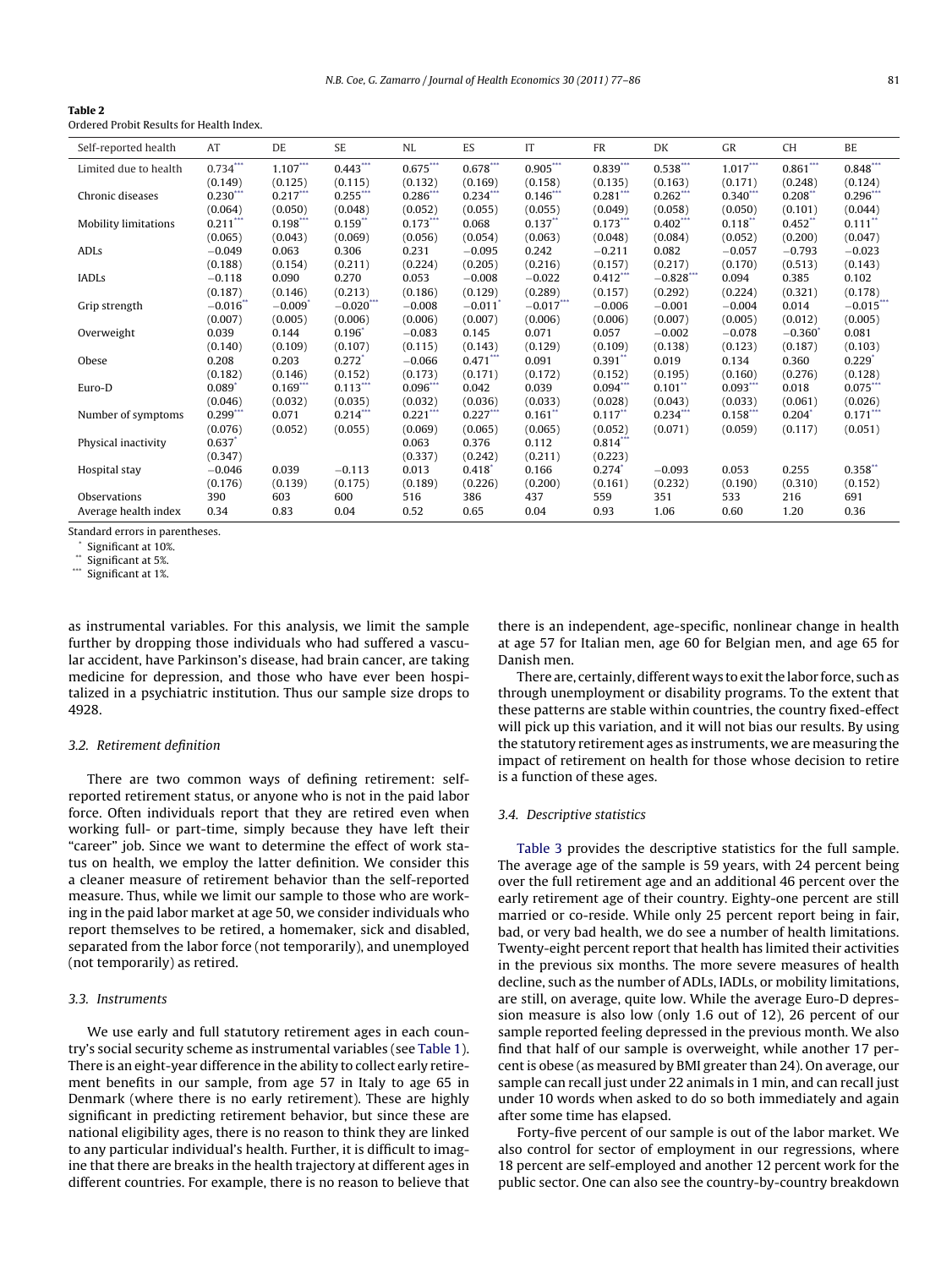<span id="page-5-0"></span>Descriptive Statistics.

|                                           | Average |
|-------------------------------------------|---------|
| Demographics                              |         |
| Age (50-69)                               | 59      |
| Over full retirement age                  | 0.24    |
| Over early retirement age                 | 0.46    |
| High education                            | 0.27    |
| Medium education                          | 0.36    |
| Married/co-resident                       | 0.81    |
| Health measures                           |         |
| Fair/bad/very bad health                  | 0.25    |
| Felt depressed in last month              | 0.26    |
| Euro-D Depression Scale (0-12)            | 1.57    |
| Maximum grip strength (0-100)             | 46.91   |
| Limited due to health                     | 0.28    |
| Number of chronic conditions (0-8)        | 1.16    |
| Number of symptoms in last 6 months (0-9) | 0.97    |
| Number of mobility limitations (0-10)     | 0.62    |
| Number of ADL limitations (0-6)           | 0.06    |
| Number of IADL limitations (0-7)          | 0.07    |
| Hospital stay in previous year            | 0.10    |
| Overweight                                | 0.51    |
| Obese                                     | 0.17    |
| Memory measures                           |         |
| Verbal score (0-72)                       | 21.80   |
| Memory recall (0-20)                      | 9.45    |
| Employment                                |         |
| Retired                                   | 0.45    |
| Self-employed                             | 0.18    |
| Public-sector employment                  | 0.12    |
| Country representation                    |         |
| Austria                                   | 0.07    |
| Germany                                   | 0.11    |
| Sweden                                    | 0.11    |
| The Netherlands                           | 0.10    |
| Spain                                     | 0.07    |
| Italy                                     | 0.08    |
| France                                    | 0.11    |
| Denmark                                   | 0.07    |
| Greece                                    | 0.10    |
| Switzerland                               | 0.04    |
| Belgium                                   | 0.13    |

of our sample. The most respondents come from Belgium, Germany, Sweden, the Netherlands, and France. Switzerland is the country with the fewest respondents.

# **4. Results**

### 4.1. Instrument validity

In order for statutory retirement ages to be valid instruments, they must be related to actual retirement behavior. Said differently, the propensity to retire must change at these given ages. Ideally, we would illustrate this point with country-specific retirement hazard rates. Since we do not have panel data, we instead report the fraction of individuals retired before they are eligible for social security, when they are between the early and normal retirement ages and after the normal retirement age in [Table 1. T](#page-3-0)here is a dramatic increase in the fraction of the sample retired at both the early cut off and the normal retirement age cutoff in every country. For example, only 20 percent of the sample in Austria is out of the labor market before they are eligible for the state pension. This fraction increases to 86 percent for those who are between the early retirement eligibility age and the normal retirement age. Virtually all of those over the full retirement age, 97 percent, are out of labor market.

The first stage regression indicates that early and full retirement ages are important predictors for retirement behavior. Table 4 presents the coefficients of estimating equation [\(2\)](#page-1-0) for Europe. This

| Table 4              |
|----------------------|
| First stage results. |

| Out of the labor force<br><b>OLS</b><br>$0.0814***$<br>Over early retirement age<br>(0.0231)<br>$0.1462***$<br>Over full retirement age<br>(0.0180)<br>0.0399<br>Age<br>(0.0256)<br>0.0000<br>Age squared<br>(0.0002)<br>$-0.0615$ ***<br>Public employment<br>(0.0151)<br>$-0.2017***$<br>Self-employed<br>(0.0130)<br>Married<br>$-0.0090$<br>(0.0129)<br>$-0.0976$<br>High education<br>(0.0129)<br>$-0.0213$ <sup>*</sup><br>Medium education<br>(0.0122)<br>Number of children<br>$-0.0027$<br>(0.0037)<br>Household income<br>$-0.3909$<br>(0.2517)<br>$-1.8946$ ***<br>Constant<br>(0.7338)<br>Observations<br>5282<br>0.52<br>R-squared |  |
|-------------------------------------------------------------------------------------------------------------------------------------------------------------------------------------------------------------------------------------------------------------------------------------------------------------------------------------------------------------------------------------------------------------------------------------------------------------------------------------------------------------------------------------------------------------------------------------------------------------------------------------------------|--|
|                                                                                                                                                                                                                                                                                                                                                                                                                                                                                                                                                                                                                                                 |  |
|                                                                                                                                                                                                                                                                                                                                                                                                                                                                                                                                                                                                                                                 |  |
|                                                                                                                                                                                                                                                                                                                                                                                                                                                                                                                                                                                                                                                 |  |
|                                                                                                                                                                                                                                                                                                                                                                                                                                                                                                                                                                                                                                                 |  |
|                                                                                                                                                                                                                                                                                                                                                                                                                                                                                                                                                                                                                                                 |  |
|                                                                                                                                                                                                                                                                                                                                                                                                                                                                                                                                                                                                                                                 |  |
|                                                                                                                                                                                                                                                                                                                                                                                                                                                                                                                                                                                                                                                 |  |
|                                                                                                                                                                                                                                                                                                                                                                                                                                                                                                                                                                                                                                                 |  |
|                                                                                                                                                                                                                                                                                                                                                                                                                                                                                                                                                                                                                                                 |  |
|                                                                                                                                                                                                                                                                                                                                                                                                                                                                                                                                                                                                                                                 |  |
|                                                                                                                                                                                                                                                                                                                                                                                                                                                                                                                                                                                                                                                 |  |
|                                                                                                                                                                                                                                                                                                                                                                                                                                                                                                                                                                                                                                                 |  |
|                                                                                                                                                                                                                                                                                                                                                                                                                                                                                                                                                                                                                                                 |  |
|                                                                                                                                                                                                                                                                                                                                                                                                                                                                                                                                                                                                                                                 |  |
|                                                                                                                                                                                                                                                                                                                                                                                                                                                                                                                                                                                                                                                 |  |
|                                                                                                                                                                                                                                                                                                                                                                                                                                                                                                                                                                                                                                                 |  |
|                                                                                                                                                                                                                                                                                                                                                                                                                                                                                                                                                                                                                                                 |  |
|                                                                                                                                                                                                                                                                                                                                                                                                                                                                                                                                                                                                                                                 |  |
|                                                                                                                                                                                                                                                                                                                                                                                                                                                                                                                                                                                                                                                 |  |
|                                                                                                                                                                                                                                                                                                                                                                                                                                                                                                                                                                                                                                                 |  |
|                                                                                                                                                                                                                                                                                                                                                                                                                                                                                                                                                                                                                                                 |  |
|                                                                                                                                                                                                                                                                                                                                                                                                                                                                                                                                                                                                                                                 |  |
|                                                                                                                                                                                                                                                                                                                                                                                                                                                                                                                                                                                                                                                 |  |
|                                                                                                                                                                                                                                                                                                                                                                                                                                                                                                                                                                                                                                                 |  |
|                                                                                                                                                                                                                                                                                                                                                                                                                                                                                                                                                                                                                                                 |  |
|                                                                                                                                                                                                                                                                                                                                                                                                                                                                                                                                                                                                                                                 |  |
|                                                                                                                                                                                                                                                                                                                                                                                                                                                                                                                                                                                                                                                 |  |

Note: This regression also includes country fixed effects. Standard errors in parentheses.

\* Significant at 10%.

\*\*\* Significant at 1%.

indicates that being over the early retirement age increases the probability of being out of the labor force by 0.08 points, while being over the full retirement age increases the probability by almost 0.15 points. Once controlling for these country-specific age breaks, age itself is not statistically important for retirement behavior. The coefficients on the rest of the variables are as one would expect: self-employed and public-employed individuals are less likely to retire, and the more education one has, the less likely they are to retire. The country control variables are also quite significant.

### 4.2. Self-reported health, depression, and cognitive ability

[Table 5](#page-6-0) presents the baseline results for Europe. The table presents the results for self-reported health (columns 1 and 2), the health index (columns 3 and 4), and the two measures of depression (columns 5–8). The first column of each pair presents the OLS results, which ignores the endogeneity of retirement and health, while the second column presents our preferred IV estimates.

Most of the effects of the control variables are statistically significant and as we would intuitively expect. Higher education tends to be associated with better health, and marriage is correlated with lower incidence of depression. Many of the country indicator variables are significant. A few surprises do occur. The more children one has, the worse health they are in and the more likely they are to report depression. We interpret this result as a socioeconomic status or wealth indication, not that children themselves are bad for one's health. Age has surprisingly little effect on any of our health measures, and we find no evidence of a nonlinear relationship once we control for retirement behavior. We also added controls for the season of interview for the depression regressions and find that these are insignificant.

The OLS results indicate that retirement is associated with a 14 percent increase in the likelihood of reporting in fair, bad, or very bad health. Once we take into account the endogeneity of health and retirement, we find that retirement induced by social security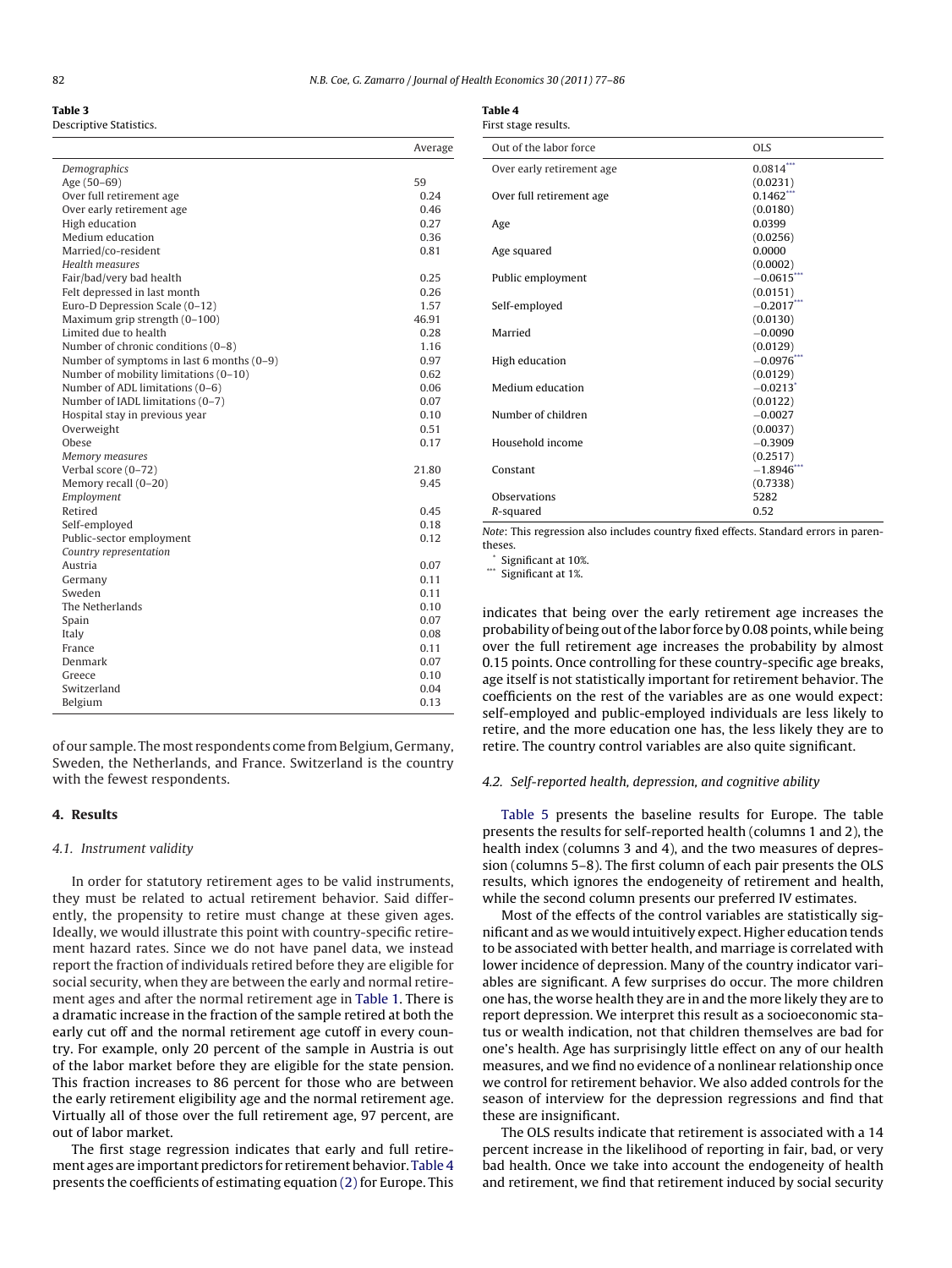<span id="page-6-0"></span>

| таріе э                            |  |  |  |
|------------------------------------|--|--|--|
| Results for health and depression. |  |  |  |

|                    | <b>Bad health</b>      |              | Health index           |              | Euro-D Depression Scale |               | Felt depressed in a month |              |
|--------------------|------------------------|--------------|------------------------|--------------|-------------------------|---------------|---------------------------|--------------|
|                    | <b>OLS</b>             | IV           | <b>OLS</b>             | IV           | <b>OLS</b>              | IV            | <b>OLS</b>                | IV           |
| Retired            | $0.1393***$            | $-0.3545$ ** | $0.3379***$            | $-0.9680***$ | $0.2702***$             | $-0.0691$     | $0.0308*$                 | $-0.1183$    |
|                    | (0.0165)               | (0.1505)     | (0.0365)               | (0.3433)     | (0.0679)                | (0.5740)      | (0.0172)                  | (0.1465)     |
| Age                | 0.0100                 | 0.0049       | $0.1868***$            | $0.1733***$  | $-0.0035$               | $-0.0070$     | 0.0001                    | $-0.0015$    |
|                    | (0.0237)               | (0.0257)     | (0.0524)               | (0.0585)     | (0.0973)                | (0.0977)      | (0.0247)                  | (0.0249)     |
| Age squared        | $-0.0001$              | 0.0002       | $-0.0015***$           | $-0.0007$    | $-0.0001$               | 0.0001        | $-0.0000$                 | 0.0000       |
|                    | (0.0002)               | (0.0002)     | (0.0004)               | (0.0005)     | (0.0008)                | (0.0009)      | (0.0002)                  | (0.0002)     |
| Public employment  | 0.0030                 | $-0.0271$    | 0.0152                 | $-0.0644$    | 0.1055                  | 0.0848        | 0.0203                    | 0.0112       |
|                    | (0.0182)               | (0.0217)     | (0.0403)               | (0.0495)     | (0.0749)                | (0.0827)      | (0.0190)                  | (0.0211)     |
| Self-employed      | $-0.0300$ <sup>*</sup> | $-0.1304***$ | $-0.0646$ <sup>*</sup> | $-0.3302***$ | 0.0004                  | $-0.0685$     | 0.0130                    | $-0.0172$    |
|                    | (0.0160)               | (0.0350)     | (0.0355)               | (0.0798)     | (0.0660)                | (0.1333)      | (0.0168)                  | (0.0340)     |
| Married            | $-0.0130$              | $-0.0171$    | $-0.0677$ **           | $-0.0786$ ** | $-0.3991$ ***           | $-0.4019***$  | $-0.0847***$              | $-0.0860***$ |
|                    | (0.0155)               | (0.0168)     | (0.0344)               | (0.0384)     | (0.0638)                | (0.0642)      | (0.0162)                  | (0.0164)     |
| High education     | $-0.1197***$           | $-0.1676***$ | $-0.2510***$           | $-0.3776***$ | $-0.2651***$            | $-0.2981***$  | 0.0057                    | $-0.0088$    |
|                    | (0.0156)               | (0.0222)     | (0.0345)               | (0.0507)     | (0.0640)                | (0.0848)      | (0.0163)                  | (0.0217)     |
| Medium education   | $-0.0674***$           | $-0.0775***$ | $-0.1426***$           | $-0.1693***$ | $-0.1621***$            | $-0.1691$ *** | $-0.0113$                 | $-0.0144$    |
|                    | (0.0147)               | (0.0162)     | (0.0326)               | (0.0369)     | (0.0604)                | (0.0617)      | (0.0154)                  | (0.0158)     |
| Number of children | $0.0161$ ***           | $0.0152***$  | $0.0472***$            | $0.04490***$ | $0.1083***$             | $0.1076***$   | $0.0215***$               | $0.0213***$  |
|                    | (0.0045)               | (0.0049)     | (0.0099)               | (0.0111)     | (0.0184)                | (0.0185)      | (0.0047)                  | (0.0047)     |
| Household income   | $-0.2508$              | $-0.4442$    | 0.1779                 | $-0.3335$    | $-1.8743$               | $-2.0076$     | $-0.2305$                 | $-0.2890$    |
|                    | (0.3036)               | (0.3336)     | (0.6719)               | (0.7609)     | (1.2477)                | (1.2705)      | (0.3170)                  | (0.3244)     |
| Spring             |                        |              |                        |              | 0.1638                  | 0.1660        | 0.0408                    | 0.0418       |
|                    |                        |              |                        |              | (0.1138)                | (0.1141)      | (0.0289)                  | (0.0291)     |
| Summer             |                        |              |                        |              | 0.0599                  | 0.0572        | 0.0034                    | 0.0023       |
|                    |                        |              |                        |              | (0.1048)                | (0.1051)      | (0.0266)                  | (0.0268)     |
| Autumn             |                        |              |                        |              | $-0.0822$               | $-0.0853$     | $-0.0115$                 | $-0.0128$    |
|                    |                        |              |                        |              | (0.1093)                | (0.1097)      | (0.0278)                  | (0.0280)     |
| Constant           | $-0.0829$              | $-0.4667$    | $-5.5658***$           | $-6.5809***$ | 1.8868                  | 1.6279        | 0.3464                    | 0.2327       |
|                    | (0.6992)               | (0.7652)     | (1.5476)               | (1.7455)     | (2.8752)                | (2.9147)      | (0.7306)                  | (0.7441)     |
| Hansen's J test    |                        | 0.2595       |                        | 0.0017       |                         | 0.0231        |                           | 0.3079       |
| P-value            |                        | (0.6105)     |                        | (0.9674)     |                         | (0.8791)      |                           | (0.5789)     |
| Observations       | 5282                   | 5282         | 5282                   | 5282         | 5282                    | 5282          | 5282                      | 5282         |
| R-squared          | 0.07                   |              | 0.10                   |              | 0.04                    | 0.04          | 0.02                      | 0.01         |

Note: All regressions also include country dummy variables. These are linear probability models, although the results do not change substantially using probit models for the regression equation or the bad health or felt-depressed regressions. Standard errors in parentheses.

Significant at 10%.

Significant at 5%.

Significant at 1%.

leads to a 0.35 point decrease in the probability of reporting in fair, bad, or very bad health. We find similar results when we use the health index instead of the self-reported health measure. Remember, the health index is a way to aggregate multiple measures of health (both objective and subjective). Here we find that there is a positive coefficient in the OLS, indicating a negative correlation between retirement and health, similar to the self-reported health findings. Again, once taking into account the endogeneity of the retirement decision, the sign reverses and we find that retirement leads to almost a one standard deviation decrease in the health index (indicating better health).

For both measures of depression, we find that there is a statistically significant and positive correlation between depression and retirement. However, we find no evidence of a causal mechanism, since our IV coefficients are statistically insignificant. As mentioned above, the sample for testing the effect of retirement on cognitive function is slightly smaller due to sample limitations. In addition to the control variables we included above, we also add a dummy for the individual being born out of the country, number of ADLs, number of IADLs, number of chronic diseases, number of non-professional activities done, a dummy for doing physical demanding activities (sports, heavy work) and less demanding activities (e.g., gardening) at least once per week in order to make our results directly comparable to [Adam et al. \(2006\).](#page-8-0)

Much like the previous research, we also find a strong negative correlation between retirement and cognitive function in both the memory and the verbal measures, as can be seen in [Table 6.](#page-7-0) However, once we control for the endogeneity of the retirement decision, the coefficients become insignificant, and thus suggest there is no causal relationship between work status and decline of cognitive skills. This is consistent with [Coe et al. \(2009\), w](#page-8-0)ho find no causal relationship between retirement and cognitive functioning in the U.S. However, by using intra-country differences to identify this effect, we do not find the negative effect of [Rohwedder and](#page-9-0) [Willis \(2010\).](#page-9-0)

### 4.3. Age gradient of the retirement effect

By examining the health-retirement relationship in a multicountry setting, we can see whether there are differential health effects of working longer/retiring earlier. Since we have varying ages of retirement, especially early retirement, among countries, we allow for different retirement effects depending on the age when the individuals retired (ages 57–59, ages 60–64, and ages 65–69).

The results are presented in [Table 7. W](#page-7-0)e present the OLS results and the IV estimation for self-reported health (columns 1 and 2) and the health index (columns 3 and  $4$ ).<sup>14</sup> Once we control for endogeneity, the coefficient pattern suggests an age-gradient story. For example, people who retire between ages 60–64 when their country allows for retirement are 54 percent less likely to report

<sup>&</sup>lt;sup>14</sup> Results for depression and cognitive function are available from the authors, but much like the results presented in Tables 5 and 6, we find no causal relationship between work status and depression or cognitive function.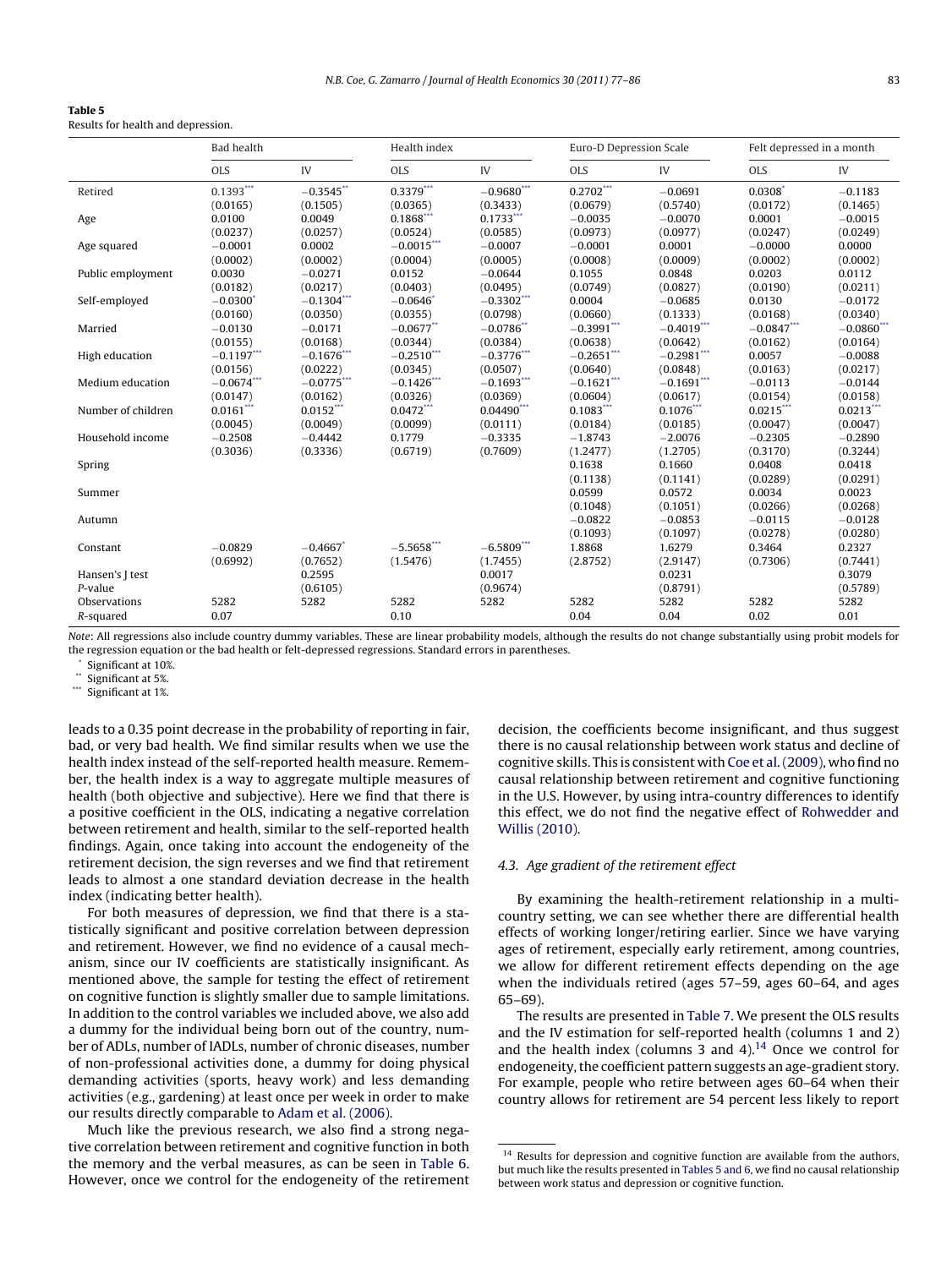<span id="page-7-0"></span>Results: cognitive function.

|                                 | Memory        |               | Verbal                 |              |
|---------------------------------|---------------|---------------|------------------------|--------------|
|                                 | <b>OLS</b>    | IV            | <b>OLS</b>             | IV           |
| Retired                         | $-0.2769$ **  | $-0.0390$     | $-0.7544$ ***          | 2.5647       |
|                                 | (0.1153)      | (0.9798)      | (0.2628)               | (2.2682)     |
| Age                             | 0.0132        | 0.0203        | $-0.0973$              | 0.0019       |
|                                 | (0.1631)      | (0.1658)      | (0.3718)               | (0.3837)     |
| Age squared                     | $-0.0007$     | $-0.0009$     | 0.0002                 | $-0.0023$    |
|                                 | (0.0014)      | (0.0015)      | (0.0031)               | (0.0036)     |
| Public employment               | $-0.3441***$  | $-0.3298$ **  | $-0.4915$ <sup>*</sup> | $-0.2916$    |
|                                 | (0.1259)      | (0.1389)      | (0.2869)               | (0.3216)     |
| Self-employed                   | 0.0241        | 0.0705        | $-0.1769$              | 0.4699       |
|                                 | (0.1100)      | (0.2192)      | (0.2506)               | (0.5074)     |
| Married                         | 0.1545        | 0.1566        | 0.5856**               | $0.6142$ **  |
|                                 | (0.1032)      | (0.1036)      | (0.2352)               | (0.2398)     |
| High education                  | 1.7646***     | 1.7874***     | 3.5650***              | 3.8827***    |
|                                 | (0.1095)      | (0.1438)      | (0.2496)               | (0.3329)     |
| Medium education                | $1.0012***$   | $1.0046***$   | 1.5804***              | $1.6268***$  |
|                                 | (0.1014)      | (0.1024)      | (0.2312)               | (0.2370)     |
| Household income                | 2.8554        | 2.9376        | 4.0035                 | 5.1506       |
|                                 | (2.0524)      | (2.0806)      | (4.6775)               | (4.8163)     |
| Foreign-born                    | $-0.6778$ *** | $-0.6843$ *** | $-2.5971$              | $-2.6877$ ** |
|                                 | (0.1540)      | (0.1563)      | (0.3509)               | (0.3618)     |
| Number of chronic diseases      | 0.0159        | 0.0126        | 0.0948                 | 0.0483       |
|                                 | (0.0372)      | (0.0396)      | (0.0848)               | (0.0917)     |
| Number of ADLs                  | $-0.1442$     | $-0.1465$     | $-0.0400$              | $-0.0714$    |
|                                 | (0.1445)      | (0.1448)      | (0.3293)               | (0.3353)     |
| Number of IADLs                 | $-0.4177$ **  | $-0.4292***$  | $-0.3921$              | $-0.5517$    |
|                                 | (0.1483)      | (0.1555)      | (0.3379)               | (0.3600)     |
| Non-professional activities     | $0.1779***$   | $0.1759***$   | $0.5911***$            | $0.5627***$  |
|                                 | (0.0364)      | (0.0374)      | (0.0830)               | (0.0865)     |
| physically demanding activities | 0.1825        | $0.1968*$     | $0.7988***$            | $0.9977***$  |
|                                 | (0.0882)      | (0.1058)      | (0.2011)               | (0.2449)     |
| Moderate activities             | 0.0060        | $-0.0005$     | $1.1110***$            | $1.0204***$  |
|                                 | (0.1399)      | (0.1425)      | (0.3189)               | (0.3298)     |
| Hansen's I test                 |               | 0.6084        |                        | 1.5108       |
| P-value                         |               | (0.4354)      |                        | (0.2190)     |
| Observations                    | 4928          | 4928          | 4928                   | 4928         |
| R-squared                       | 0.19          | 0.19          | 0.25                   | 0.23         |
| $-1 - 1 - 2 - 1 - 1 - 1 - 1$    | $-1.1 - -0.1$ |               |                        |              |

Note: All regressions also include country dummy variables. Standard errors in parentheses.

Significant at 10%.

Significant at 5%.

\*\*\* Significant at 1%.

being in bad health than those who retire before age 57. However, these results are only suggestive, since the standard errors are rather large, and t-tests reject significant differences between the coefficients on the age categories.

## 4.4. Robustness checks

Conditions during the life cycle: One concern is that there might be other things that could cause a nonlinear relationship between health and age other than retirement at these particular ages. [Lindeboom et al. \(2003\)](#page-9-0) find that macroeconomic events during early life and childhood have an effect on lifetime health, and thus these nonlinearities we find could be due to differences in childhood resources. Given the age of the individuals, the biggest concern is that World War II (or the Spanish Civil War), or famines related to these wars, could be driving the results, leading to one-time differences between these particular cohorts, and not a general effect of retirement on health. We added variables indicat-

## **Table 7**

Age gradient of the retirement effect.

|               | Bad health  |            |             |               |
|---------------|-------------|------------|-------------|---------------|
|               | <b>OLS</b>  | IV         | <b>OLS</b>  | IV            |
| Retired 57-59 | $0.1538***$ | $-0.2505$  | $0.3832***$ | $-0.6540$     |
|               | (0.0174)    | (0.2468)   | (0.0415)    | (0.6087)      |
| Retired 60-64 | $0.0636***$ | $-0.5415$  | $0.1737***$ | $-1.5132$ *** |
|               | (0.0219)    | (0.2060)   | (0.0524)    | (0.5081)      |
| Retired 65-69 | 0.0078      | $-0.5671'$ | 0.02512     | $-2.2850$ *** |
|               | (0.0382)    | (0.3434)   | (0.0912)    | (0.8469)      |
| Observations  | 5282        | 5282       | 5282        | 5282          |

Note: All regressions also include age, age squared, sector employment, marital status, educational attainment, number of children, household income, and country dummy variables. Standard errors in parentheses.

Significant at 10%.

\*\* Significant at 5%.

\*\*\* Significant at 1%.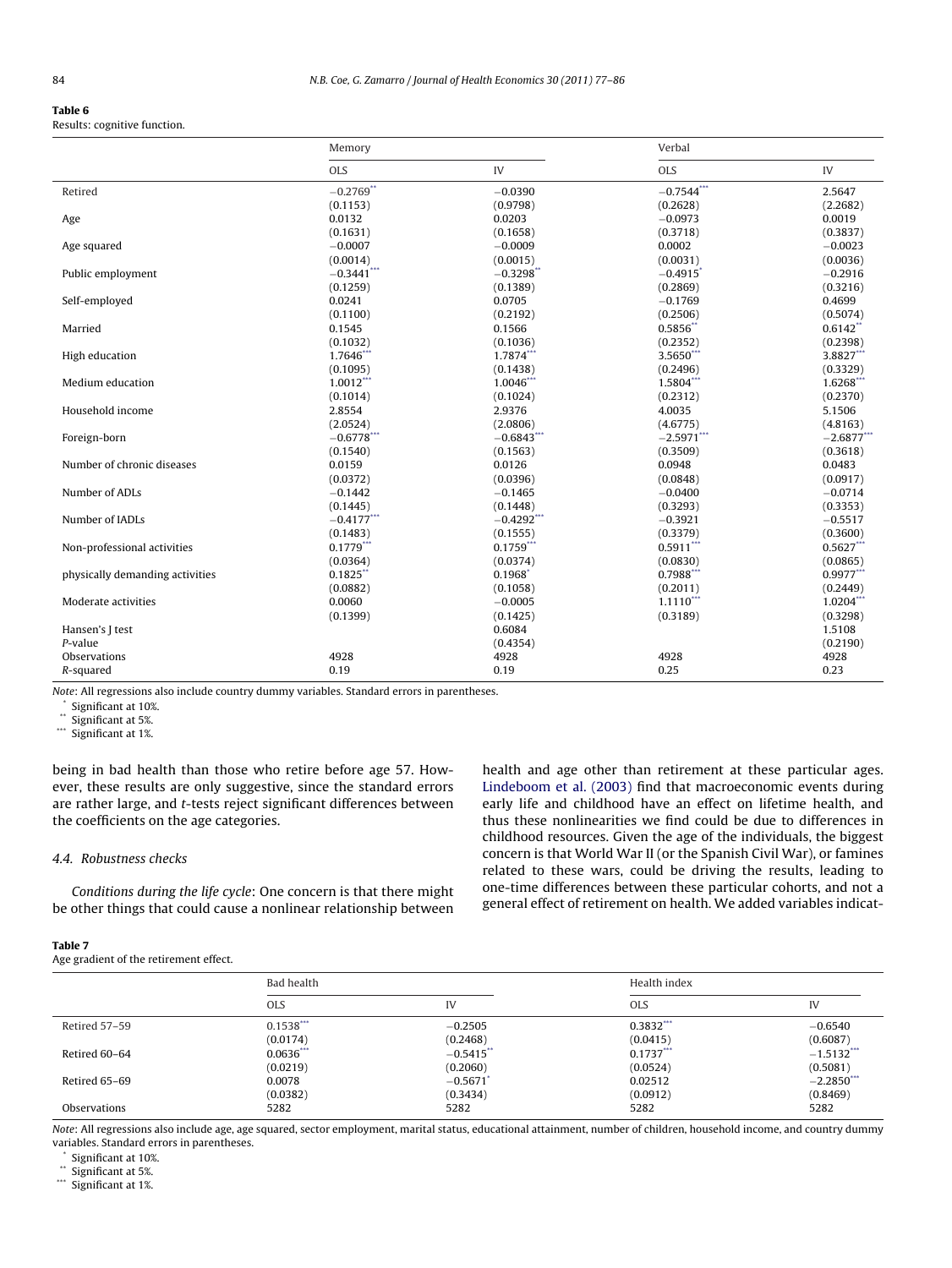<span id="page-8-0"></span>

**Fig. 1.** Age trends in fair/poor health, by early retirement age.

ing if someone was born between the date of war declaration and peace treaty signing in their particular country. There is no change in the estimated effect of retirement on self-reported health or the health index, and the coefficients on these indicator variables for being born during a war or a famine are insignificant themselves.

Age gradient specification: As discussed above, retirement could impact health contemporaneously, over time, or both. The previous results only examine the contemporaneous effects. However, the specification relies on proper estimation for the age gradient itself. We have tried linear, quadratic (presented), and quartic age terms in robustness checks, all of which lead to virtually identical results. Another technique, used in Bound and Waidmann (2007), is to look directly for breaks in trends along ages that correspond to the early or full retirement ages in specific countries. Instead of the IV method, we rely on OLS regressions and include a full set of indicator variables for: chronological age, being at the early retirement age, the number of years past the early retirement age, being at the full retirement age, and the number of years past the full retirement age. Fig. 1 plots the estimated relationship between age and selfreported bad health using this technique, by groups of countries as defined by their early retirement age, and normalizing the scale, setting age 50 equal to zero.<sup>15</sup> Denmark, having no early retirement age, is the solid line. As each group of countries experiences its early retirement age, there is amarked instant improvement in selfreported health. This furthers the argument that the earlier results are not due to a misspecification of the underlying relationship between age and health.

# **5. Conclusion**

We find that there is a statistically significant and economically important effect of retirement on general health. We also illustrate the importance of looking for the causal effect, instead of just raw correlations, between retirement and health status, since we find no evidence of a causal link between work status and depression or cognitive function.

Our estimates indicate that planned retirement induced by government social security systems leads to a 35 percent decrease in the probability of reporting in fair, bad, or very bad health, and an almost one standard deviation improvement in the health index. It is, however, difficult to quantify these results. Self-reported health

has been found to be an important predictor for mortality, especially for death due to diabetes, infection, or respiratory diseases. Benjamins et al. (2004) finds that individuals who rate themselves in fair (poor) health are four- (six-) times more likely to die from diabetes than those who report they are in excellent health, respectively. Further research is needed to determine if these health improvements lead to quality-of-life improvements, and how to quantify the relationship between labor market activity and health care expenditures. A full welfare analysis could be useful in order to determine relative gains to those who benefit from early retirement against the costs to society of too early of a retirement of those who could work longer without a health impact.

Next, we would like to explore the underlying mechanisms for how and why health is increasing after retirement. It is important to determine if individuals are using the extra time to make further health investments, and which health investments are being made. This could help direct public policy measures to decrease the effect of working on health, and potentially increasing the retirement age without experiencing the declines in health that are suggested by the results of this paper.

### **Acknowledgements**

We gratefully acknowledge funding for this project from the Marie Curie International Fellowship (Coe), the Roybal Center for Health Policy Simulation, funded by the National Institute of Aging (5P30 AG024968-02) (Zamarro), and grant number P01 AG022481- 01A1 from the National Institute of Aging (Zamarro). We thank Anamaria Camacho for research assistance. We would like to thank Arie Kapteyn, participants of seminars from RAND Corporation, Tilburg University, Michigan Retirement Research Center, the Workshop on the Economics of Aging (Turin), the Netspar Health Workshop (Maastricht), and three anonymous referees for very helpful comments. Any errors are our own.

#### **References**

044.

- Adam, S., Bay, C., Bonsang, E., Germain, S., Perelman, S., 2006. Occupational Activities and Cognitive Reserve: A Frontier Approach Applied to the Survey on Health, Ageing, and Retirement in Europe (SHARE). CREPP Working Paper 2006/05.
- Adams, O., Lefebvre, L., 1981. Retirement and mortality. Aging and Work 4 (2), 115–120.
- Anderson, Gustman, Steinmeier, 1999. Trends in male labor force participation and retirement: some evidence on the role of pensions and social security in the 1970s and 1980s. Journal of Labor Economics 17 (4 part 1), 757–783.
- Angrist, J.D., Lavy, V., 1999. Using maimonides rule to estimate the effect of class size on scholastic achievement. Quarterly Journal of Economics 114, 533–575. Atchley, R.C., 1976. The Sociology of Retirement. Halsted Press, New York.
- Benjamins, M.R., Hummer, R.A., Eberstien, I.W., Nam, C.B., 2004. Self-reported health and adult mortality risk: an analysis of cause-specific mortality. Social Science and Medicine 59 (6), 1297–1306.
- Bradford, L.P., 1979. Can you survive your retirement? Harvard Business Review 57 (4), 103–109.
- Börsch-Supan, A., Jürges, H., 2005. The Survey of Health Ageing and Retirement in Europe –MethodologyMannheim Research Institute for the Economics of Aging. University of Mannheim.
- Bound, J., Waidmann, T., 2007. Estimating the Health Effects of Retirement. University of Michigan Retirement Research Center working paper 2007-168.
- Bound, J., Schoenbaum, M., Stinebrickner, T., Waidmann, T., 1999. The dynamic effects of health on the labor force transitions of older workers. Labour Economics 6 (2), 179–202.

Campbell, D., 1969. Reforms and experiments. American Psychologist 24, 409–429. Carp, F.M., 1967. Retirement crisis. Science 157, 102–103.

- Casscells, W., Evans, D., DeSilva, R., Davies, J.E., Hennekens, C.H., Rosner, B., Lown, B., Jesse,M.J., 1980. Retirement and coronarymortality. Lancet I (8181), 1288–1289. Charles, K.K., 2004. Is retirement depressing? Labor force inactivity and psycholog-
- ical well-being in later life. Research in Labor Economics 23, 269–299. Coe, N., Lindeboom, M., 2008. Does Retirement Kill You? Evidence from Early Retire-
- ment Windows. CentER Discussion paper 2008-93. Coe, N., von Gaudecker, H.M., Lindeboom, M., Maurer, J., 2009. The Effect of Retirement on Cognitive Functioning. Netspar Discussion Paper 10/2009-

<sup>&</sup>lt;sup>15</sup> Only countries with age 65 full retirement age are included in the figure, full results for bad health, the health index, and cognitive impairment are available upon request.